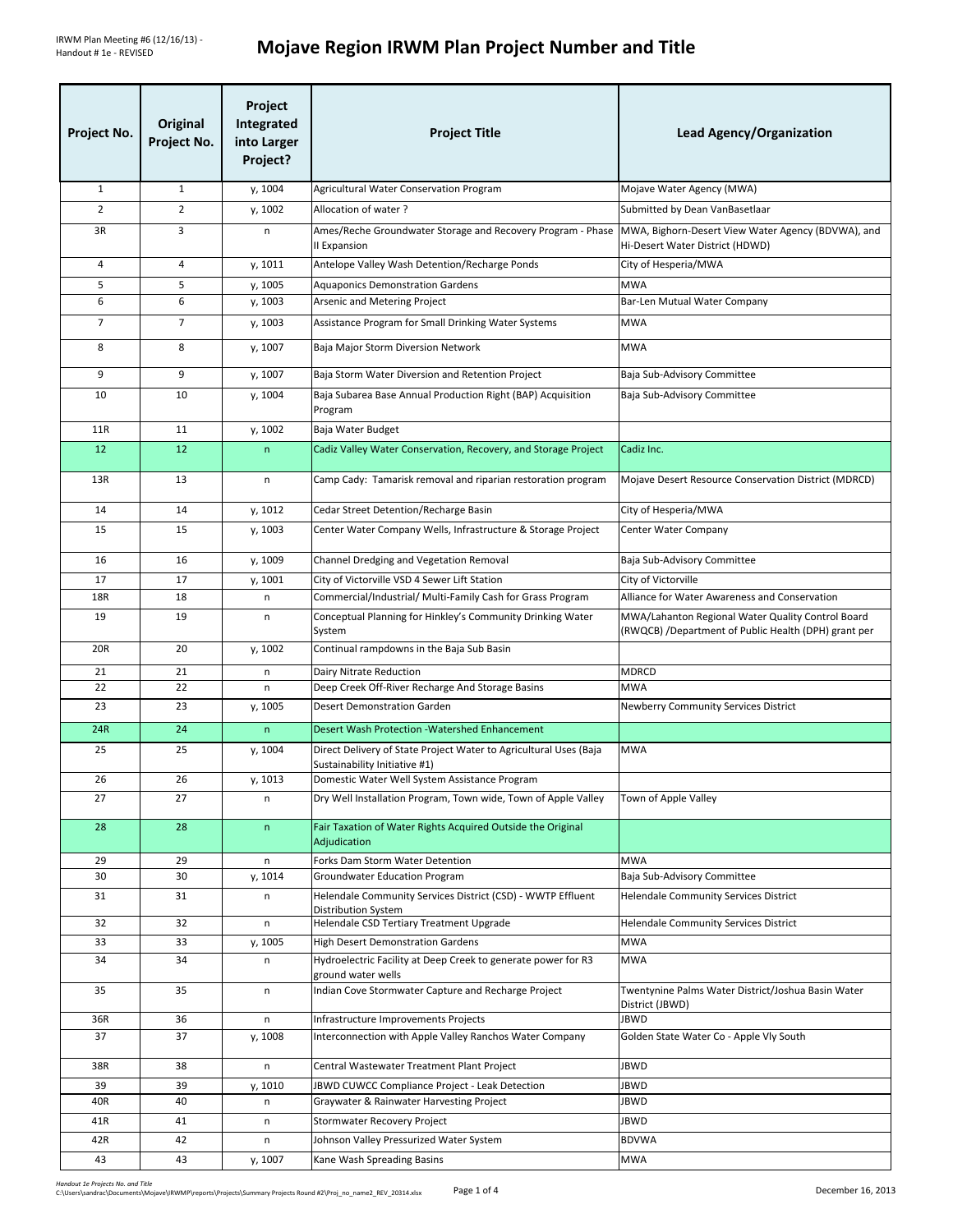| Project No. | Original<br>Project No. | Project<br>Integrated<br>into Larger<br>Project? | <b>Project Title</b>                                                                                              | <b>Lead Agency/Organization</b>                                                       |
|-------------|-------------------------|--------------------------------------------------|-------------------------------------------------------------------------------------------------------------------|---------------------------------------------------------------------------------------|
| 44          | 44                      | y, 1003                                          | Lucerne Valley Small Water Systems Feasibility Study                                                              | Lucerne Valley Economic Development Association<br>(LVEDA)                            |
| 45R         | 45                      | y, 1003                                          | Mesa Tank #4, Well #5, Well Generators, Booster Station<br>Generator, etc.                                        | Apple Valley Heights County Water District                                            |
| 46R         | 46                      | y, 1002                                          | Mojave Water Basin Judgment and how it affects Baja                                                               |                                                                                       |
| 47          | 47                      | y, 1007                                          | Mojave River Baja Subarea Flood Control Basin Storage                                                             | <b>MWA</b>                                                                            |
| 48R         | 48                      | $\mathsf{n}$                                     | Mojave River Dam-Deep Creek Spillway Wetlands restoration                                                         |                                                                                       |
| 49          | 49                      | n                                                | Mojave River Walk Trail                                                                                           | City of Victorville                                                                   |
| 50          | 50                      | $\mathsf{n}$                                     | Morongo Basin Cooperative Projects                                                                                | <b>JBWD</b>                                                                           |
| 51<br>52    | 51<br>52                | $\mathsf{n}$<br>y, 1003                          | Multi-Jurisdictional Technology Integration Project<br>New Well - Kiowa Well No. 1                                | <b>JBWD</b><br>Golden State Water Co - Apple Vly South                                |
| 53          | 53                      | y, 1009                                          | Oro Grande Region Flood Control - Riparian Protection                                                             | MDRCD                                                                                 |
| 54          | 54                      | n                                                | Oro Grande Wash Groundwater Recharge Project                                                                      | <b>MWA</b>                                                                            |
| 55R         | 55                      | y, 1004                                          | Pipeline                                                                                                          | <b>Farmers Home Administration</b>                                                    |
| 56R         | 56                      | n                                                | Alto Subarea Regional Aquifer Storage and Restoration (ASR2)                                                      | <b>MWA</b>                                                                            |
|             |                         |                                                  |                                                                                                                   |                                                                                       |
| 57          | 57                      | n                                                | Recycled Water Distribution System                                                                                | City of Hesperia                                                                      |
| 58          | 58                      | n                                                | Regional Aquifer Recharge Capacity                                                                                | <b>MWA</b><br><b>MWA</b>                                                              |
| 59<br>60R   | 59<br>60                | n<br>n                                           | Regional Flood Control/Flood Management Plan<br>Reorganization between two adjacent small water agencies          | <b>BDVWA</b>                                                                          |
|             |                         |                                                  | (BDVWA and CSA 70 Zone W-1 [Landers])                                                                             |                                                                                       |
| 61          | 61                      | y, 1001                                          | Reverse Osmosis Package Treatment Plant                                                                           | City of Victorville                                                                   |
| 62R         | 62                      | $\sf n$                                          | <b>Water Conservation Ordinance</b>                                                                               | County of San Bernardino                                                              |
| 63<br>64    | 63<br>64                | n<br>$\mathsf{n}$                                | Sheep Creek Wash Storm Water<br>Silver Lakes Association Stormwater Debris - Retention Basin                      | Phelan Piñon Hills Community Services District<br><b>Silver Lakes Association</b>     |
|             |                         |                                                  |                                                                                                                   |                                                                                       |
| 65          | 65                      | n                                                | State Water Project Utilization & Efficiency Strategy                                                             | <b>MWA</b>                                                                            |
| 66R         | 66                      | n                                                | State Water Project Water Treatment Plant in conjunction with R3 MWA<br>project                                   |                                                                                       |
| 67R<br>68R  | 67<br>68                | y, 1002<br>n                                     | <b>Stipulated Pistachio Orchards</b><br>Storm Water Retention and Percolation in Hondo Wash Ruby                  | <b>BDVWA</b>                                                                          |
|             |                         |                                                  | Wash                                                                                                              |                                                                                       |
| 69          | 69                      | y, 1003                                          | Supervisory Control and Data Acquisition (SCADA) System for<br><b>Operations and Security</b>                     | <b>BDVWA</b>                                                                          |
| 70R         | 70                      | y, 1004                                          | Supplemental Water                                                                                                |                                                                                       |
| 71          | 71                      | n                                                | The Baja Sustainability Initiative                                                                                | <b>MWA</b>                                                                            |
| 72<br>73    | 72<br>73                | n                                                | Twentynine Palms Fluoride Treatment Plant Expansion<br>Twentynine Palms Groundwater Protection Plan Septic System | Twentynine Palms Water District<br>Twentynine Palms Water District/City of Twentynine |
|             |                         | n                                                | Management Element (SSME)                                                                                         | Palms                                                                                 |
| 74R         | 74                      | n                                                | Water Infrastructure Restoration Program: Pipeline Installation/<br><b>Replacement Project</b>                    | <b>BDVWA</b>                                                                          |
| 75          | 75                      | y, 1007                                          | Water retention in the lower basin                                                                                |                                                                                       |
| 76R         | 76                      | y, 1002                                          | <b>Water Transfers</b>                                                                                            |                                                                                       |
| 77          | 77                      | n                                                | <b>Water Treatment Plant</b>                                                                                      | Golden State Water Co - Barstow                                                       |
| 78<br>79    | 78<br>79                | y, 1014<br>y, 1014                               | <b>Water University</b><br>Watershed Educational Awareness Project                                                | Alliance for Water Awareness and Conservation<br>MWA                                  |
| 80          | 80                      | y, 1003                                          | Wellhead Treatment - Uranium                                                                                      | <b>BDVWA</b>                                                                          |
| 81R         | 81                      | y, 1013                                          | Wells/declining water levels                                                                                      |                                                                                       |
| 82          | 82                      | n                                                | Wrightwood Imported Water Project                                                                                 | Golden State Water Co - Wrightwood                                                    |
| 83          | 83                      | y, 1003                                          | Yermo CSD - Upgrade Water Comp (?)                                                                                | Yermo Community Services District                                                     |
| 84<br>85    | 84<br>85                | y, 1003                                          | Yermo Hellbro<br>Yermo Marine Two                                                                                 | Yermo Community Services District<br>Yermo Community Services District                |
| 86          | 86                      | y, 1003<br>n                                     | Alta Loma Reservoir Replacement                                                                                   | HDWD                                                                                  |
| 87          | 87                      | y, 1006                                          | Capital Water Main Replacement Program - Airlane Project                                                          | <b>HDWD</b>                                                                           |
| 88          | 88                      | y, 1006                                          | Capital Water Main Replacement Program - Antelope Project                                                         | HDWD                                                                                  |
| 89          | 89                      | y, 1006                                          | Capital Water Main Replacement Program - Balsa Ave. Project                                                       | HDWD                                                                                  |
| 90          | 90                      | y, 1006                                          | Capital Water Main Replacement Program - Gates of Spain                                                           | HDWD                                                                                  |
|             |                         |                                                  | Project                                                                                                           | HDWD                                                                                  |
| 91<br>92R   | 91<br>92                | y, 1006<br>n                                     | Capital Water Main Replacement Program - Pinion Dr. Project -<br>Wastewater Reclamation Project                   | HDWD                                                                                  |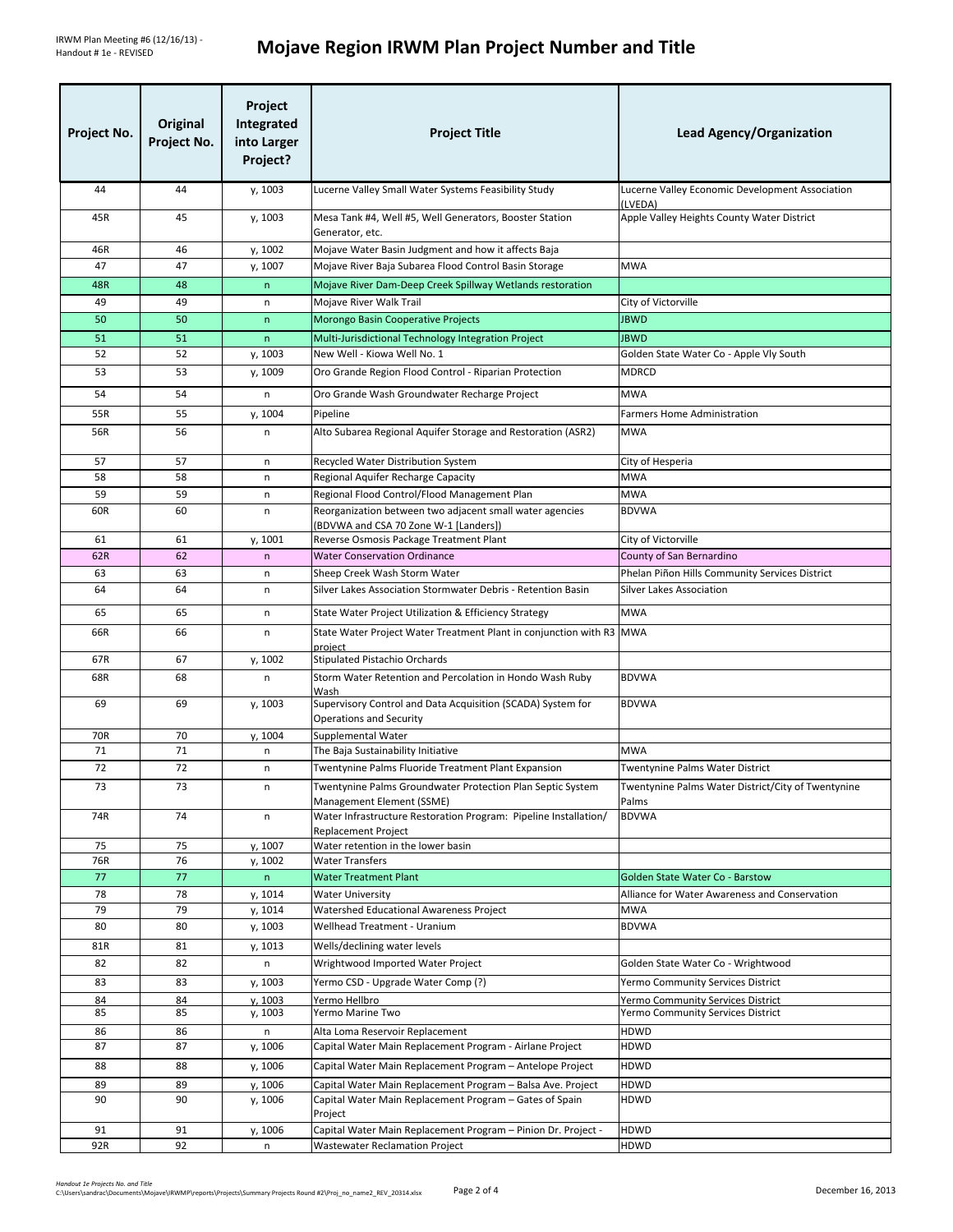| Project No.                        | Original<br>Project No. | Project<br>Integrated<br>into Larger<br>Project? | <b>Project Title</b>                                                                                                      | <b>Lead Agency/Organization</b>                                                              |  |
|------------------------------------|-------------------------|--------------------------------------------------|---------------------------------------------------------------------------------------------------------------------------|----------------------------------------------------------------------------------------------|--|
| 93                                 | 93                      | $\mathsf{n}$                                     | Apple Valley & Hesperia Subregional Water Reclamation Facilities                                                          | Victor Valley Wastewater Reclamation Authority (VVWRA)                                       |  |
| 94R                                | 94                      | n                                                | <b>Fluoride and Arsenic Treatment</b>                                                                                     | City of Adelanto                                                                             |  |
| 95                                 | 95                      | $\mathsf{n}$                                     | Adelanto Pearmain Relief Sewer Line                                                                                       | City of Adelanto                                                                             |  |
| 96                                 | 96                      | y, 1008                                          | <b>Adelanto R-Cubed Connection</b>                                                                                        | City of Adelanto                                                                             |  |
| 97                                 | 97                      | n                                                | Adelanto Reclaimed Water Delivery Infrastructure                                                                          | City of Adelanto                                                                             |  |
| 98R                                | 98                      | $\mathsf{n}$                                     | Rehabilitation of Sewage Lift Station                                                                                     | City of Adelanto                                                                             |  |
| 99                                 | 99                      | y, 1010                                          | JBWD CUWCC Compliance Project                                                                                             | <b>JBWD</b>                                                                                  |  |
| 100                                | 100                     | y, 1003                                          | Thunderbird CWD Fluoride/Nitrate Treatment Plant                                                                          | Thunderbird County Water District                                                            |  |
| 101<br>102                         | 101<br>102              | $\mathsf{n}$<br>$\mathsf{n}$                     | Cushenbury Flood Detention Basin<br>Local Wastewater Treatment Plant (Lucerne)                                            | <b>MWA</b><br>San Bernardino County                                                          |  |
| 103                                | 103                     | $\mathsf{n}$                                     | Lucerne Valley Recharge Ponds                                                                                             | <b>MWA</b>                                                                                   |  |
| 104                                | 104                     | y, 1002                                          | Baja Subarea Rampdown Equity                                                                                              | 55                                                                                           |  |
| 105                                | 105                     | n                                                | Wrightwood Sewer Plan                                                                                                     | MWA/Lahanton RWQCB/DPH grant                                                                 |  |
| 106                                | 106                     | n                                                | Sheep Creek Recharge Basin and Two Wells                                                                                  | Phelan Piñon Hills Community Services District                                               |  |
| 107                                | 107                     | y, 1012                                          | Bandicoot Basin / Cedar Street Detention Basin                                                                            | San Bernardino County Flood Control District                                                 |  |
| 108                                | 108                     | y, 1015                                          | Oak Hills Basin / Hesperia Basin 2                                                                                        | San Bernardino County Flood Control District                                                 |  |
| 109                                | 109                     | y, 1011                                          | Ranchero Basin / Antelope Valley Wash Recharge Ponds                                                                      | San Bernardino County Flood Control District                                                 |  |
| 110                                | 110                     | y, 1015                                          | Tussing - Juniper Basin                                                                                                   | San Bernardino County Flood Control District                                                 |  |
| 111<br>112                         | 111                     | y, 1015                                          | Donnell Basin                                                                                                             | San Bernardino County Flood Control District                                                 |  |
| 113                                | 112<br>113              | y, 1015<br>y, 1015                               | Seneca/Bus Barn Basin<br>Mesa Linda Basin                                                                                 | San Bernardino County Flood Control District<br>San Bernardino County Flood Control District |  |
| 114                                | 114                     | y, 1015                                          | Amethyst Basin / Oro Grande Wash                                                                                          | San Bernardino County Flood Control District                                                 |  |
| 115                                | 115                     | $\mathsf{n}$                                     | Land and Water Rights Acquisition                                                                                         | <b>CDFW</b>                                                                                  |  |
| 116                                | 116                     | n                                                | Replacement Water Supply for Perchlorate/Nitrate Affected<br>Groundwater - Barstow Area                                   | MWA/Lahanton RWQCB/DPH grant                                                                 |  |
| 117                                | 117                     | n                                                | Water Supply and Quality                                                                                                  | San Bernardino County Special Districts Department                                           |  |
| 118                                | 118                     | n                                                | Weather Based Irrigation/Completion of Demonstration Garden                                                               | <b>Barstow Community College</b>                                                             |  |
| 119                                | 119                     |                                                  | Project                                                                                                                   |                                                                                              |  |
| 120                                | 120                     | $\mathsf{n}$<br>y, 1003                          | Direct Delivery of State Project Water to NRG Energy<br>Bighorn-Desert View Water Agency Infrastructure, Emergency        | <b>BDVWA</b>                                                                                 |  |
|                                    |                         |                                                  | Preparedness and Storage Projects                                                                                         |                                                                                              |  |
| 121                                | 121                     | n                                                | Rehabilitate pre-1960 pipelines                                                                                           | Lake Arrowhead Community Services District (CSD)                                             |  |
| 122                                | 122                     | n                                                | <b>Effluent Outfall Replacement Project</b>                                                                               | Lake Arrowhead CSD                                                                           |  |
| 123                                | 123                     | y, 1005                                          | Demonstration Garden Conceptual Projects                                                                                  | City of Victorville                                                                          |  |
| 124                                | 124                     | y, 1008                                          | Pipeline Interconnection - Apple Valley North and Apple Valley<br>South Water Systems                                     | Golden State Water Co                                                                        |  |
| 125                                | 125                     | n                                                | <b>Gage Tributary Washes</b>                                                                                              | <b>MWA</b>                                                                                   |  |
| 126                                |                         | $\mathsf{n}$                                     | Community Park and Demo Garden                                                                                            | <b>Helendale CSD</b>                                                                         |  |
| 127                                |                         | $\mathsf{n}$                                     | Water Well No. 10                                                                                                         | <b>Helendale CSD</b>                                                                         |  |
| 128<br>129                         |                         | n<br>$\sf n$                                     | Transition Zone Water Quality Study<br><b>Well Abandonment</b>                                                            | <b>MWA</b><br><b>HDWD</b>                                                                    |  |
| 1001                               | $***$                   | n/a                                              | Sewer Lift Station or Reverse Osmosis (RO) Treatment Plant                                                                | <b>City of Victorville</b>                                                                   |  |
| 1002                               | $***$                   | n/a                                              | Evaluate and consider potential modifications to the Judgment for MWA                                                     |                                                                                              |  |
| 1003                               | $\ast\ast$              | n/a                                              | the Baja Subarea<br>Assistance Program for Small Drinking Water Systems                                                   | MWA, San Bernardino County Environmental Health                                              |  |
|                                    |                         |                                                  |                                                                                                                           | <b>Services</b>                                                                              |  |
| 1004                               | $***$                   | n/a                                              | Baja Sustainability Initiative #1 (Agricultural Water Conservation                                                        | <b>MWA</b>                                                                                   |  |
| 1005                               | $***$                   | n/a                                              | Regional Demonstration Garden Program - Multiple locations                                                                | MWA, Newberry Springs Community Services District<br>(CSD), City of Victorville              |  |
| 1006                               | $***$                   | n/a                                              | Capital Water Main Replacement Program                                                                                    | <b>HDWD</b>                                                                                  |  |
| 1007                               | $***$                   | n/a                                              | Baja Sustainability Initiative #2 (Baja Major Storm Diversion                                                             | <b>MWA</b>                                                                                   |  |
|                                    |                         |                                                  | Network)                                                                                                                  |                                                                                              |  |
| 1008                               | $***$                   | n/a                                              | R-Cubed Enhanced Purveyor Supply System                                                                                   | <b>MWA</b>                                                                                   |  |
| 1009                               | $***$                   | n/a                                              | Baja Sustainability Initiative #3 (Channel Dredging, Flood Control,<br><b>Riparian Protection and Vegetation Removal)</b> | <b>MDRCD</b>                                                                                 |  |
| 1010                               | $\ast\ast$              | n/a                                              | <b>JBWD CUWCC Compliance Project</b>                                                                                      | <b>JBWD</b>                                                                                  |  |
| 1011                               | $***$                   | n/a                                              | Antelope Valley Wash / Ranchero Basin Recharge Ponds                                                                      | City of Hesperia/MWA                                                                         |  |
| 1012                               | $***$                   | n/a                                              | Cedar Street / Bandicoot Detention Basin                                                                                  | City of Hesperia/MWA                                                                         |  |
| 1013                               | $\ast\ast$              | n/a                                              | Baja Sustainability Initiative #4 (Well Assistance Program)                                                               | <b>Baja Sub-Advisory Committee</b>                                                           |  |
| 1014                               | $* *$                   | n/a                                              | <b>Water University</b>                                                                                                   | MWA, Alliance for Water Awareness and Conservation,<br><b>JBWD</b>                           |  |
| 1015                               | $***$                   | n/a                                              | <b>SB County Integrated Flood Projects</b>                                                                                | <b>SB County Flood Control District</b>                                                      |  |
| * Indicates an Integrated Project. |                         |                                                  |                                                                                                                           |                                                                                              |  |

Projects highlighted in this color indicate that the projects have been recommended to be screened out and not included in the list of projects in the adopted IRWM Plan.